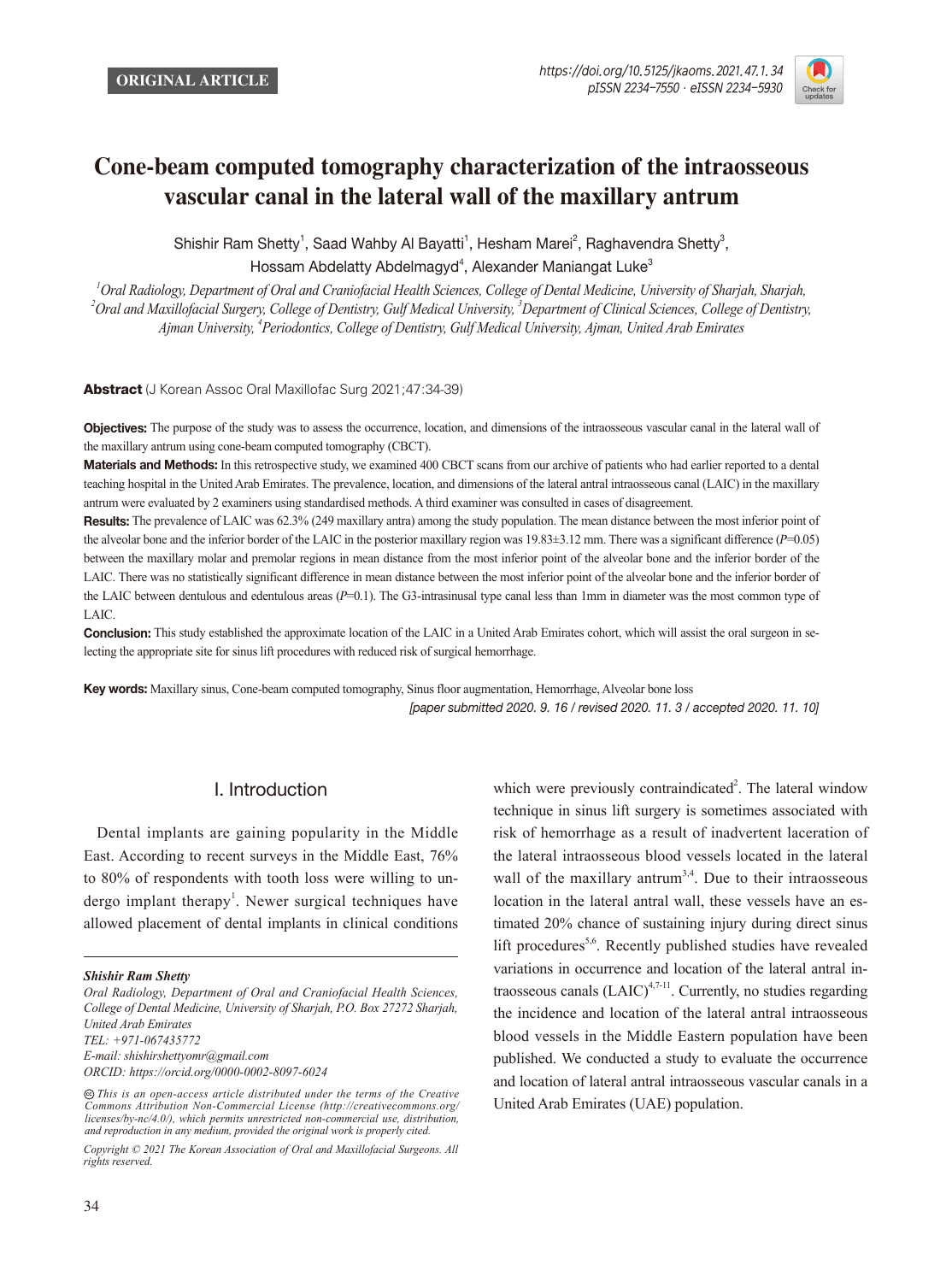#### II. Materials and Methods

The study was conducted between January to August 2020. Cone-beam computed tomography (CBCT) images from 200 patients (400 maxillary sinuses) at Thumbay Dental Hospital, Gulf Medical University, Ajman, UAE, were evaluated in this retrospective study. Prior to commencement of the study, ethical clearance was obtained from the Institutional Review Board of Gulf Medical University (No. INT/COD/FR/006- 2020), and the written informed consent was obtained from all patients. The CBCT examinations of the sino-nasal variants were performed using a ProMax 3D Mid (Planmeca, Helsinki, Finland), operated at 90 kVp and 10 mA with a 9×16 cm field of view. Assessment of CBCT scans was directly performed on a 1,920×1,080 pixel and 23-inch DELL monitor (DELL, Round Rock, TX, USA). Voxel edge length was 0.2 mm, and slice thickness was 1 mm. The CBCT scans of patients with a history of trauma or surgery involving the maxillofacial region or those with clinical or radiographic indication of developmental anomalies affecting the maxillofacial region were excluded from the study. The CBCT scans of subjects with first premolars located anterior to the maxillary antrum were excluded from the study, following research by Mung San Aung et al.<sup>4</sup>. The CBCT scans of the subjects were evaluated by an oral radiologist and an oral surgeon with 10 years of clinical experience. In cases of inter-observer dis-

agreement, a 3rd examiner (an oral surgeon with 10 years of clinical experience) was consulted for the final decision. To determine intra-observer variance, 50 CBCT scans (100 maxillary antra) were examined twice with one-month by the same examiners  $(r=0.92)$ .

The criteria used for identification and dimensional measurement of LAIC were from the study conducted by Mardinger et al.<sup>12</sup>. According to these criteria, four reference CBCT landmarks were considered for locating the position of the LAIC.(Fig. 1) The reference points were the centres of the crowns of the first premolar, second premolar, first molar, and second molar mesiodistally and bucco-lingually at the level of the alveolar crest in the axial view, with an equivalent distance from the adjacent tooth of the dentate side $13$ . The diameters of the LAIC were divided into four categories based on the criteria employed by Mardinger et al.<sup>12</sup> in their computed tomography (CT)-based study. To locate the reference points in the sub-sinusal edentulous maxilla (Fig. 2) and determine the horizontal dimensions of LAIC, the technique devised by Lee et al.<sup>13</sup> was applied. The data were analysed using IBM SPSS Statistics (ver. 26; IBM, Armonk, NY, USA). A P-value  $\leq 0.05$  was considered statistically significant.

#### III. Results

The prevalence of LAIC was 62.3% (249 maxillary antra)

A B C

Fig. 1. Procedure followed for the measurement of lateral antral intraosseous canal (LAIC) location. Lower border of the LAIC (A), lowest point of the alveolar crest (B) used for measurement of distance (C).

*Shishir Ram Shetty et al: Cone-beam computed tomography characterization of the intraosseous vascular canal in the lateral wall of the maxillary antrum. J Korean Assoc Oral Maxillofac Surg 2021*



Fig. 2. Procedure followed for the measurement of lateral antral intraosseous canal (LAIC) location in edentulous patient. Lower border of the LAIC (A), lowest point of the residual alveolar ridge (B) used for measurement of distance (C).

*Shishir Ram Shetty et al: Cone-beam computed tomography characterization of the intraosseous vascular canal in the lateral wall of the maxillary antrum. J Korean Assoc Oral Maxillofac Surg 2021*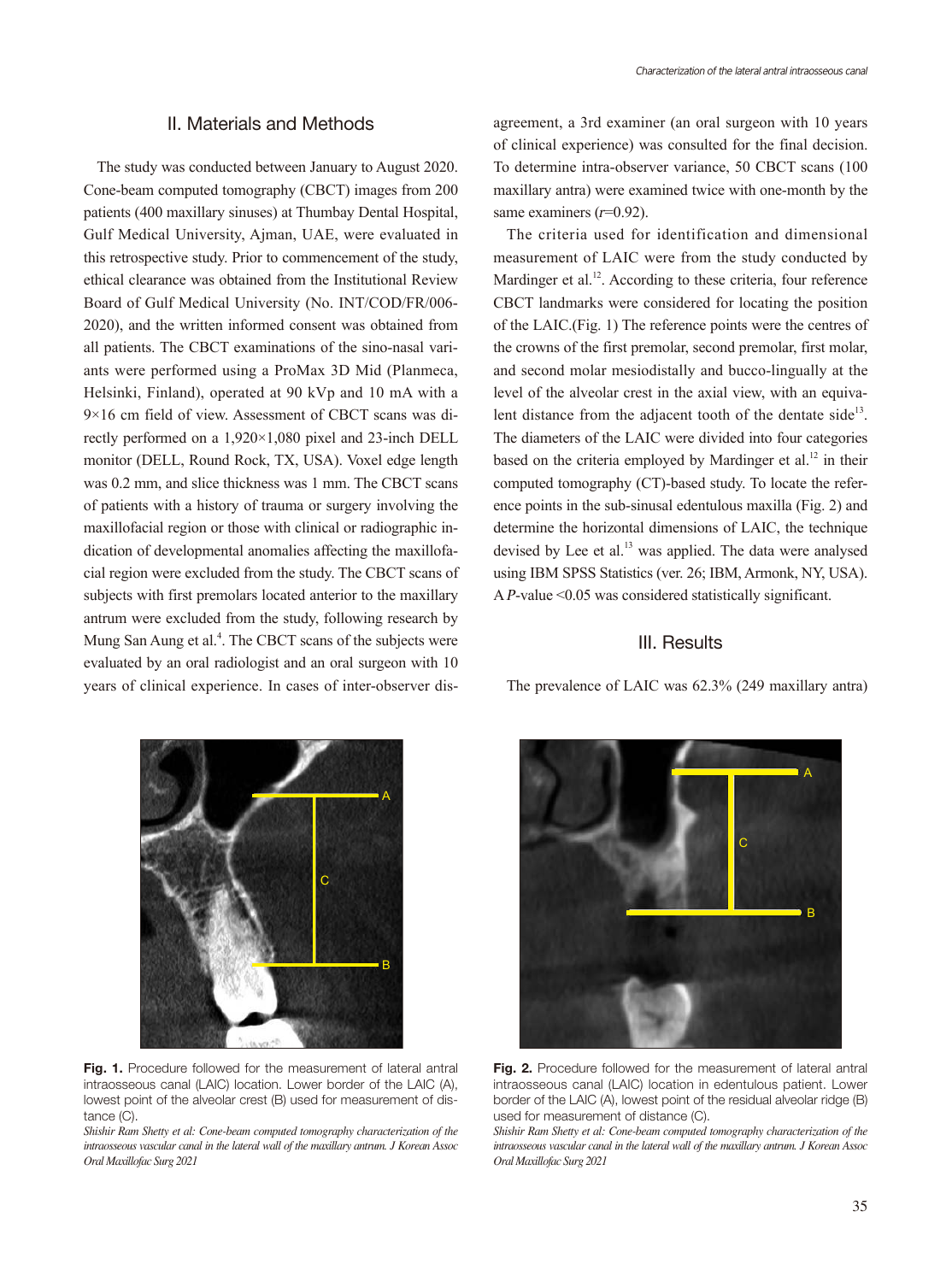among the study population (200 subjects, 400 maxillary antra). Among the 200 CBCT scans, 137 scans (274 maxillary antra) were of male subjects, and 63 scans (126 maxillary antra) were of female subjects. The prevalence of LAIC in the maxillary antra of male subjects was 63.1% (173 maxillary sinuses). The prevalence of LAIC in the maxillary antra of female subjects was 60.3% (76 maxillary antra). There was no statistically significant difference in prevalence of LAIC between male and female subjects  $(P=0.542)$ . The mean distance between the LAIC and the alveolar crest in the posterior maxillary teeth is stated in Table 1. The mean distance between the most inferior point of the alveolar bone and the inferior border of the LAIC in the posterior maxillary region was 19.83±3.12 mm.

There was a significant difference between maxillary molar and premolar regions in mean distance from the most inferior point of the alveolar bone and the inferior border of the LAIC.(Table 2)

Fifty-three subjects had an edentulous area in the maxillary or mandibular region. Among them, 32 subjects had a subsinusal edentulous area (edentulous area extending anteriorly from the mesial aspect of the maxillary first premolar posteriorly to the distal aspect of the maxillary second molar). Among these 32 subjects, 12 had bilateral sub-sinusal edentulous areas and 20 had a unilateral edentulous area. There was no statistically significant difference in mean distance from the most inferior point of the alveolar bone and the inferior border of the LAIC between dentulous and edentulous areas

Table 1. Distance between the most inferior point of the alveolar bone and the inferior border of the lateral antral intraosseous canal

| Area of dentition         | Distance (mm)    |
|---------------------------|------------------|
| Maxillary first molar     | $16.24 \pm 2.59$ |
| Maxillary second molar    | $16.53 \pm 2.71$ |
| Maxillary first premolar  | $25.24 \pm 3.65$ |
| Maxillary second premolar | $21.33 \pm 3.54$ |

Values are presented as mean±standard deviation.

*Shishir Ram Shetty et al: Cone-beam computed tomography characterization of the intraosseous vascular canal in the lateral wall of the maxillary antrum. J Korean Assoc Oral Maxillofac Surg 2021*

Table 2. Comparison of mean distances between maxillary molar and premolar areas

| Area of dentition                               | Distance (mm)                        | P-value |
|-------------------------------------------------|--------------------------------------|---------|
| Maxillary molar area<br>Maxillary premolar area | $16.38 \pm 2.65$<br>$23.28 \pm 3.59$ | 0.05    |

Values are presented as mean±standard deviation.

<sup>P</sup>-value by t-test.

*Shishir Ram Shetty et al: Cone-beam computed tomography characterization of the intraosseous vascular canal in the lateral wall of the maxillary antrum. J Korean Assoc Oral Maxillofac Surg 2021*

The LAICs were categorised according to medio-lateral location within the antral wall based on the criteria by Lee et al.<sup>13</sup>.(Fig. 3) In only 3 cases, the canal bulged towards the outer side of the wall (G1-extrasinusal).(Fig. 4. A) Canals were embedded within the wall (G2-intraosseous) (Fig. 4. B) in 70 sinus walls, whereas canals bulged towards the inner side of the wall in 176 sinus walls (G3-intrasinusal).(Fig. 4. C) The diameter of the antral canal was classified based on the criteria devised by Mardinger et al. $12$ . The diameter was less than 1 mm in the majority of cases (n=113). Eighty-three LAICs had a diameter of 1-2 mm, and 53 LAICS had a diameter of 2-3 mm.(Fig. 5)

#### IV. Discussion

In the present study, LAIC was detected in 62.3% of 200 CBCT scans. A similar percentage (67.1%) was reported by Rahpeyma et al.<sup>7</sup>, although their study only evaluated  $35$ CBCT scans. In a Thai study of 184 CBCT scans, the LAIC was detected in 60.3% of the samples<sup>4</sup>. Higher percentage was reported in recently conducted studies in a Chinese

Table 3. Comparison of mean distances between dentulous and edentulous areas

| Dentulous area vs<br>edentulous area                      | Distance (mm)                        | P-value |
|-----------------------------------------------------------|--------------------------------------|---------|
| Dentulous sub-sinusal area<br>Edentulous sub-sinusal area | $19.86 \pm 3.10$<br>$19.80 \pm 3.15$ | 0.1     |
|                                                           |                                      |         |

Values are presented as mean±standard deviation.

<sup>P</sup>-value by independent sample t-test.

*Shishir Ram Shetty et al: Cone-beam computed tomography characterization of the intraosseous vascular canal in the lateral wall of the maxillary antrum. J Korean Assoc Oral Maxillofac Surg 2021*





*Shishir Ram Shetty et al: Cone-beam computed tomography characterization of the intraosseous vascular canal in the lateral wall of the maxillary antrum. J Korean Assoc Oral Maxillofac Surg 2021*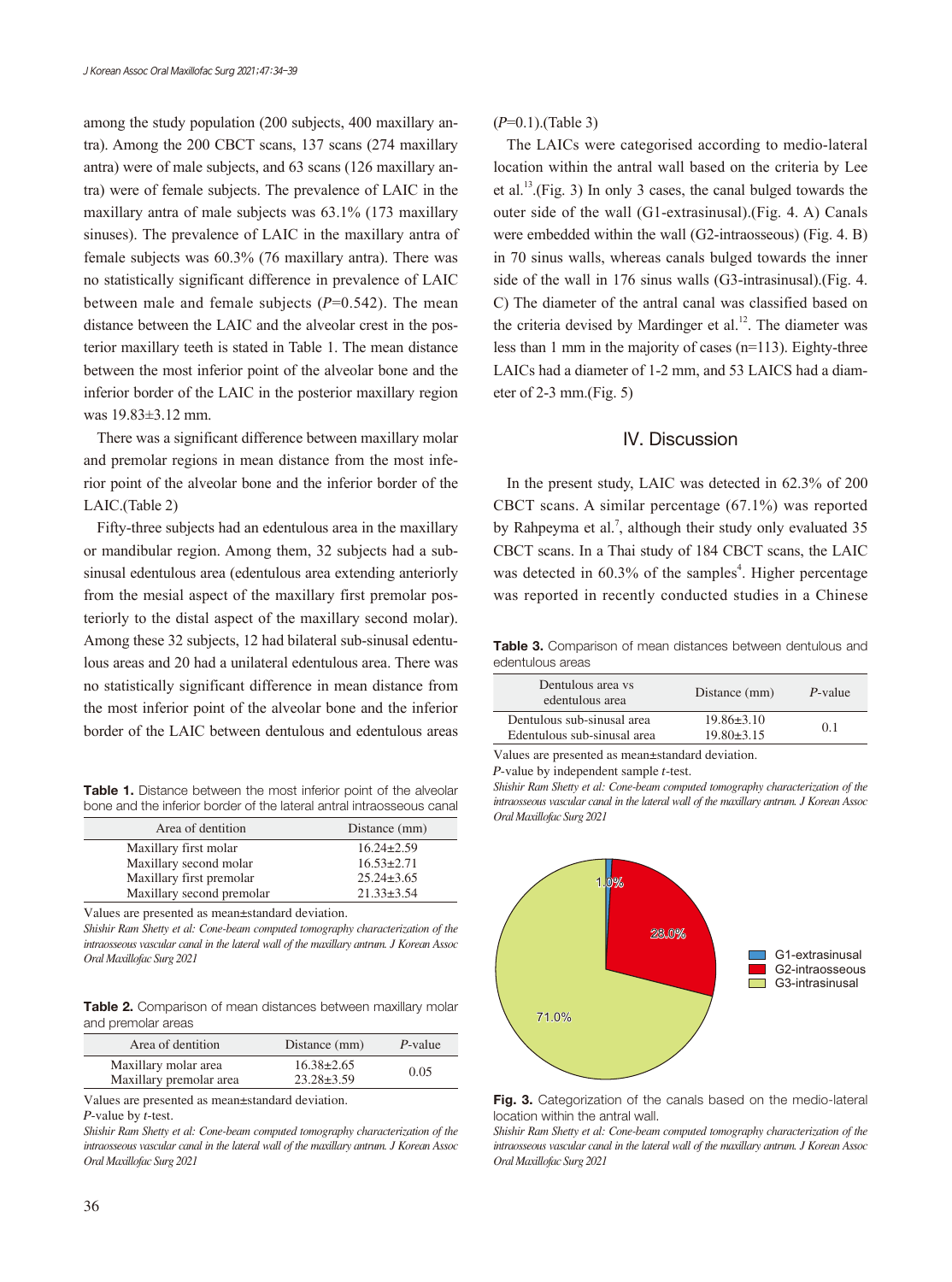

Fig. 4. Tomographic appearance of lateral antral intraosseous canals according to classification of Lee et al.<sup>13</sup>. A. G1-extrasinusal type. B. G2-intraosseous type. C. G3-intrasinusal type.

*Shishir Ram Shetty et al: Cone-beam computed tomography characterization of the intraosseous vascular canal in the lateral wall of the maxillary antrum. J Korean Assoc Oral Maxillofac Surg 2021*



Fig. 5. Categorization of lateral antral intraosseous canals according to diameter of the canals.

*Shishir Ram Shetty et al: Cone-beam computed tomography characterization of the intraosseous vascular canal in the lateral wall of the maxillary antrum. J Korean Assoc Oral Maxillofac Surg 2021*

population<sup>14</sup> (87.6% of 484 CBCT scans) and a Mexican population<sup>15</sup> (90% of 1,005 CBCT scans). One of the earliest reported studies<sup>12</sup> in 2007 demonstrated lateral intraosseous antral canals in 55% of 208 scans. However, the study was conducted using CT. Another CT based study conducted in 2016 reported presence of intraosseus antral canal in 32% of the  $284$  scans that were examined<sup>13</sup>. Generally, CBCTbased studies show a higher percentage and better detection of LAIC than CT-based studies, perhaps because CBCT tends to display a superior spatial resolution compared to fan beam computed tomography<sup>16</sup>. In addition, some researchers have suggested that the higher spatial resolution observed in CBCT is due to the smaller voxel size of the scan<sup>17</sup>.

On the other hand, the differences in percentages of LAIC could be attributed to racial variations, since these studies were carried out in different parts of the world.

The present study demonstrated no significant difference in prevalence of LAIC between male and female subjects. Simi-

lar outcomes were reported by Lee et al.<sup>13</sup> and Rahpeyma et al.<sup>7</sup>. In one recent CBCT-based study, the occurrence of lateral antral canal walls was higher in males compared to females<sup>6</sup>. The researchers stated that the probability of detection of antral canals increases significantly as thickness of the antral wall increases, which is the probable reason for the increased radiographic detection of antral canals in male subjects in their study. When the location of the canal in the mediolateral aspect of the antral wall was evaluated, we found that 78% of the canals had an intrasinusal position. Similar radiographic features were reported by Lee et al. $^{13}$ . Extrasinusal is the least common location of the canal within the antral wall. However, one Korean study<sup>18</sup> conducted on cadavers reported that the extrasinusal variety was most common.

When the diameter of LAIC was evaluated, most were less than 1 mm. The diameter of the canals plays a very important role in the radiographic detection of antral canals. LAICs with a diameter less than 0.5 mm are difficult to detect on routine CBCT scans<sup>19</sup>. Furthermore, the diameter of the LAIC has clinical significance in surgical interventions in the posterior maxillary sinus antrum area as its alerts the surgeon to possible risk of hemorrhage during surgery<sup>20</sup>. The surgeon can adjust the location of the osteotomy window according to pre-surgical CBCT evaluation to avoid complications<sup>9</sup>. Despite a detailed radiographic examination of the surgical site, however, accidental exposure of the antral vessels, which might lead to bleeding, can occur<sup>20,21</sup>. This can be attributed to the heterogeneous pathways of the blood vessels, which can be partially intraosseous or completely extraosseous $22$ . Researchers have advised the use of electrocautery or bone wax for management of bleeding subsequent to accidental rupture of these blood vessels $^{22}$ . Future CBCT-based research should focus on not only determining the point position of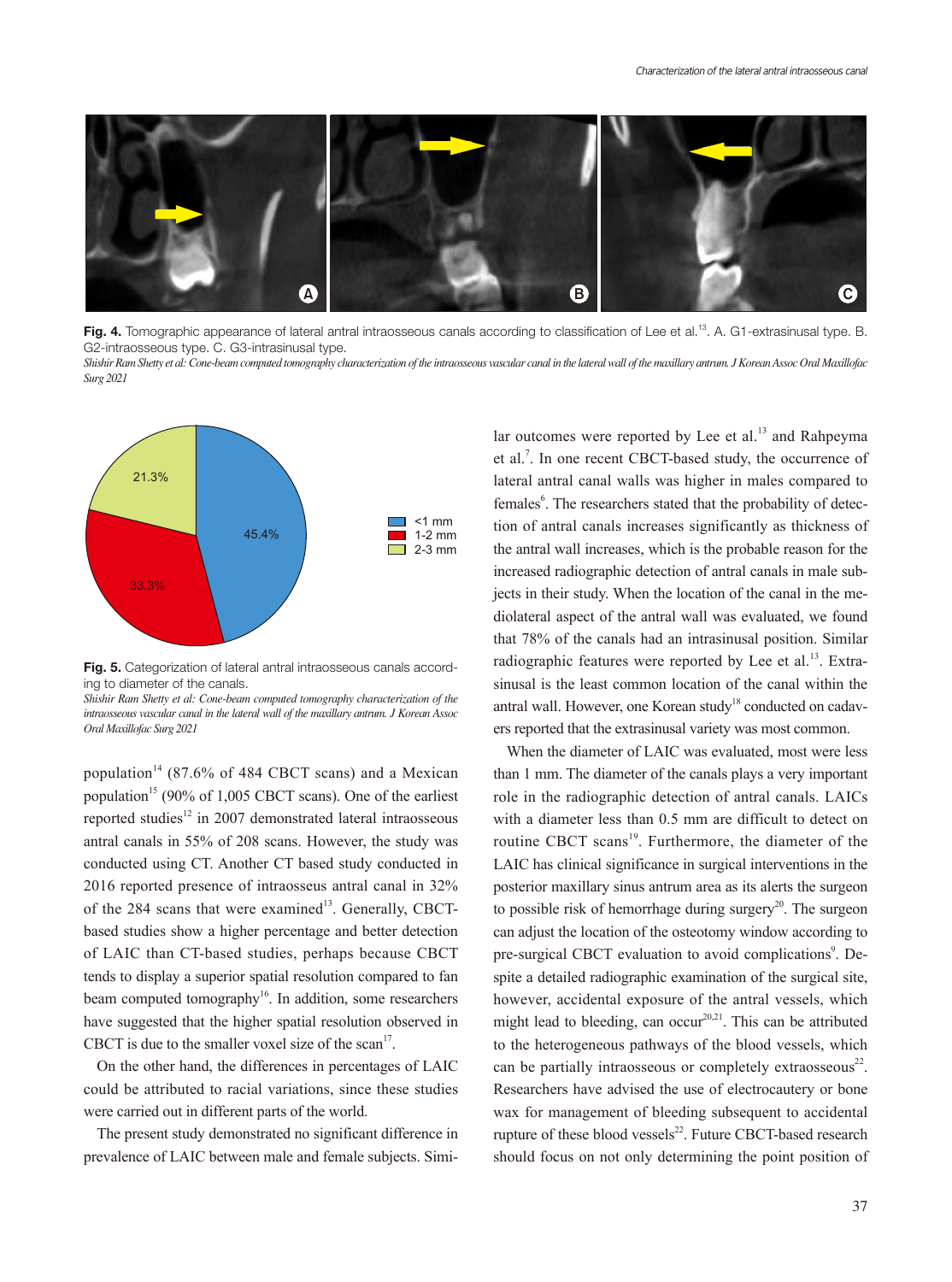the LAIC, but also on tracing its pathways.

### V. Conclusion

This study established the average measurement for location of the LAIC with reference to maxillary alveolar bone in the UAE, which has not been previously reported. This data will aid the surgeon in avoiding the LAIC during sinus lift procedures and reduce the risk of hemorrhage.

### ORCID

Shishir Ram Shetty, https://orcid.org/0000-0002-8097-6024 Saad Wahby Al Bayatti, https://orcid.org/0000-0002-5815- 2221

Hesham Marei, https://orcid.org/0000-0002-5967-6473

Raghavendra Shetty, https://orcid.org/0000-0003-1209- 7295

Hossam Abdelatty Abdelmagyd, https://orcid.org/0000- 0002-3958-4563

Alexander Maniangat Luke, https://orcid.org/0000-0002- 5885-7694

### Authors' Contributions

S.R.S. participated in data collection and wrote the manuscript. S.W.A.B., H.M., R.S., and H.A.A. participated in the study design and performed the statistical analysis. A.M.L. participated in the study design and coordination and helped to draft the manuscript. All authors read and approved the final manuscript.

# Ethics Approval and Consent to Participate

The study was approved by the Institutional Review Board of Gulf Medical University (No. INT/COD/FR/006-2020), and the written informed consent was obtained from all patients.

# Conflict of Interest

No potential conflict of interest relevant to this article was reported.

### **References**

- 1. Albugami RA, Smith S, Hassan MA, Almas K. Trends in implant dentistry: implant systems, complications and barriers in Riyadh, Saudi Arabia. Dent Med Probl 2019;56:223-30. https://doi. org/10.17219/dmp/108659
- 2. Akeel R. Attitudes of Saudi male patients toward the replacement of teeth. J Prosthet Dent 2003;90:571-7. https://doi.org/10.1016/ j.prosdent.2003.09.007
- 3. Zijderveld SA, van den Bergh JP, Schulten EA, ten Bruggenkate CM. Anatomical and surgical findings and complications in 100 consecutive maxillary sinus floor elevation procedures. J Oral Maxillofac Surg 2008;66:1426-38. https://doi.org/10.1016/ j.joms.2008.01.027
- 4. Mung San Aung C, Panmekiat S, Pimkhaokham A. The study of the alveolar antral artery canal in using cone beam computed tomography. Mahidol Dent J 2017;37:63-9.
- 5. Elian N, Wallace S, Cho SC, Jalbout ZN, Froum S. Distribution of the maxillary artery as it relates to sinus floor augmentation. Int J Oral Maxillofac Implants 2005;20:784-7.
- 6. Varela-Centelles P, Loira M, González-Mosquera A, Romero-Mendez A, Seoane J, García-Pola MJ, et al. Study of factors influencing preoperative detection of alveolar antral artery by CBCT in sinus floor elevation. Sci Rep 2020;10:10820. https://doi.org/10.1038/ s41598-020-67644-9
- 7. Rahpeyma A, Khajehahmadi S, Amini P. Alveolar antral artery: does its diameter correlate with maxillary lateral wall thickness in dentate patients? Iran J Otorhinolaryngol 2014;26:163-7.
- 8. Park WH, Choi SY, Kim CS. Study on the position of the posterior superior alveolar artery in relation to the performance of the maxillary sinus bone graft procedure in a Korean population. J Korean Assoc Oral Maxillofac Surg 2012;38:71-7. https://doi.org/10.5125/ jkaoms.2012.38.2.71
- 9. Kim JH, Ryu JS, Kim KD, Hwang SH, Moon HS. A radiographic study of the posterior superior alveolar artery. Implant Dent 2011;20:306-10. https://doi.org/10.1097/ID.0b013e31822634bd
- 10. Güncü GN, Yildirim YD, Wang HL, Tözüm TF. Location of posterior superior alveolar artery and evaluation of maxillary sinus anatomy with computerized tomography: a clinical study. Clin Oral Implants Res 2011;22:1164-7. https://doi.org/10.1111/j.1600- 0501.2010.02071.x
- 11. Ilgüy D, Ilgüy M, Dolekoglu S, Fisekcioglu E. Evaluation of the posterior superior alveolar artery and the maxillary sinus with CBCT. Braz Oral Res 2013;27:431-7. https://doi.org/10.1590/ S1806-83242013000500007
- 12. Mardinger O, Abba M, Hirshberg A, Schwartz-Arad D. Prevalence, diameter and course of the maxillary intraosseous vascular canal with relation to sinus augmentation procedure: a radiographic study. Int J Oral Maxillofac Surg 2007;36:735-8. https://doi. org/10.1016/j.ijom.2007.05.005
- 13. Lee J, Kang N, Moon YM, Pang EK. Radiographic study of the distribution of maxillary intraosseous vascular canal in Koreans. Maxillofac Plast Reconstr Surg 2016;38:1. https://doi.org/10.1186/ s40902-015-0045-x
- 14. Sun W, Liu A, Gong Y, Shu R, Xie Y. Evaluation of the anastomosis canal in lateral maxillary sinus wall with cone beam computerized tomography: a clinical study. J Oral Implantol 2018;44:5-13. https://doi.org/10.1563/aaid-joi-D-17-00129
- 15. Cruz ILA, Palacios VDE, Miranda VJE, Cazar AM, Martínez OPA. [CBCT evaluation of the alveolar antral artery in a Mexican cohort and its relationship to maxillary sinus floor lifting]. Rev ADM 2016;73:286-90. Spanish.
- 16. Lechuga L, Weidlich GA. Cone beam CT vs. fan beam CT: a comparison of image quality and dose delivered between two differing CT imaging modalities. Cureus 2016;8:e778. https://doi. org/10.7759/cureus.778